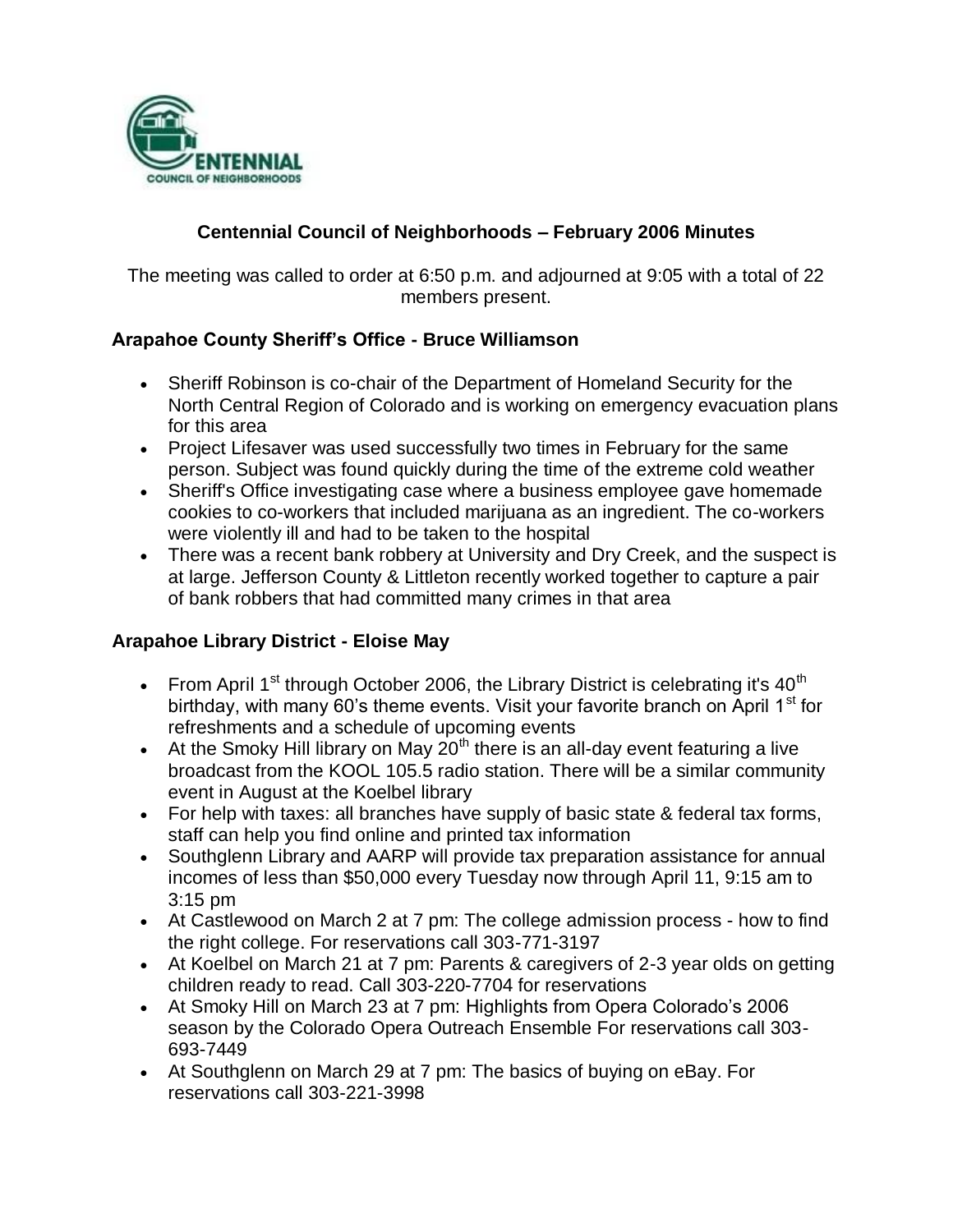### **Arapahoe Parks and Recreation - Rebecca Nash**

- Soccer fields are being prepared for the spring activity, with new fields at Piney Creek Hollow
- A group of elementary school students from Canyon Creek school volunteered to help clean up one of the district parks
- Winter watering program is continuing
- District will probably have a tree planting program this year. HOAs are invited to take advantage of obtaining trees through Arapahoe Parks & Recreation at a discount. Contact Rebecca Nash at nashrebecca@comcast.net for additional information

### **Parker Fire District - Dan Qualman**

- Parker Fire is looking for property for a new fire station along Arapahoe Road
- Parker Fire is offering a "baby sitter" training class and a CPR class
- Also offering a "teen driving" class which meets one of the requirements to obtain a learner's permit. See www.parkerfirefoundation.org for details about the classes
- Parker Fire has a program to provide AEDs (Automated External Defibrillators) in the schools

### **South Suburban Parks and Recreation - Jean Flynn**

- Buck Recreation Center is celebrating it's one year birthday on Saturday, April 1<sup>st</sup>. Special family fun type activities between 1 and 4 pm
- Board of Directors Election is on Tuesday, May 2, from 7 am to 7 pm. Three positions are available
- A resident of the District may vote at any one of the polling places
- A non-resident voter should vote at the Goodson Recreation Center
- For information about early voting or absentee voting, please call 303-798-5131. Absentee ballots will be received at 6631 South University Blvd until 7 pm, May 2, 2006
- Voting locations are:

| Littleton Golf & Tennis Center, 5800 S | South Suburban Golf Course, 7900 S      |
|----------------------------------------|-----------------------------------------|
| Federal Blvd                           | Colorado Blvd                           |
| Buck Community Rec Center, 2004 W      | Acres Green Elementary, 13524 Acres     |
| Powers Av                              | Green Dr                                |
| Goodson Recreation Center, 6315 S      | Lone Tree City Offices, 9777 S Yosemite |
| University Blvd                        | St                                      |
| Castlewood Library, 6739 S Uinta St    |                                         |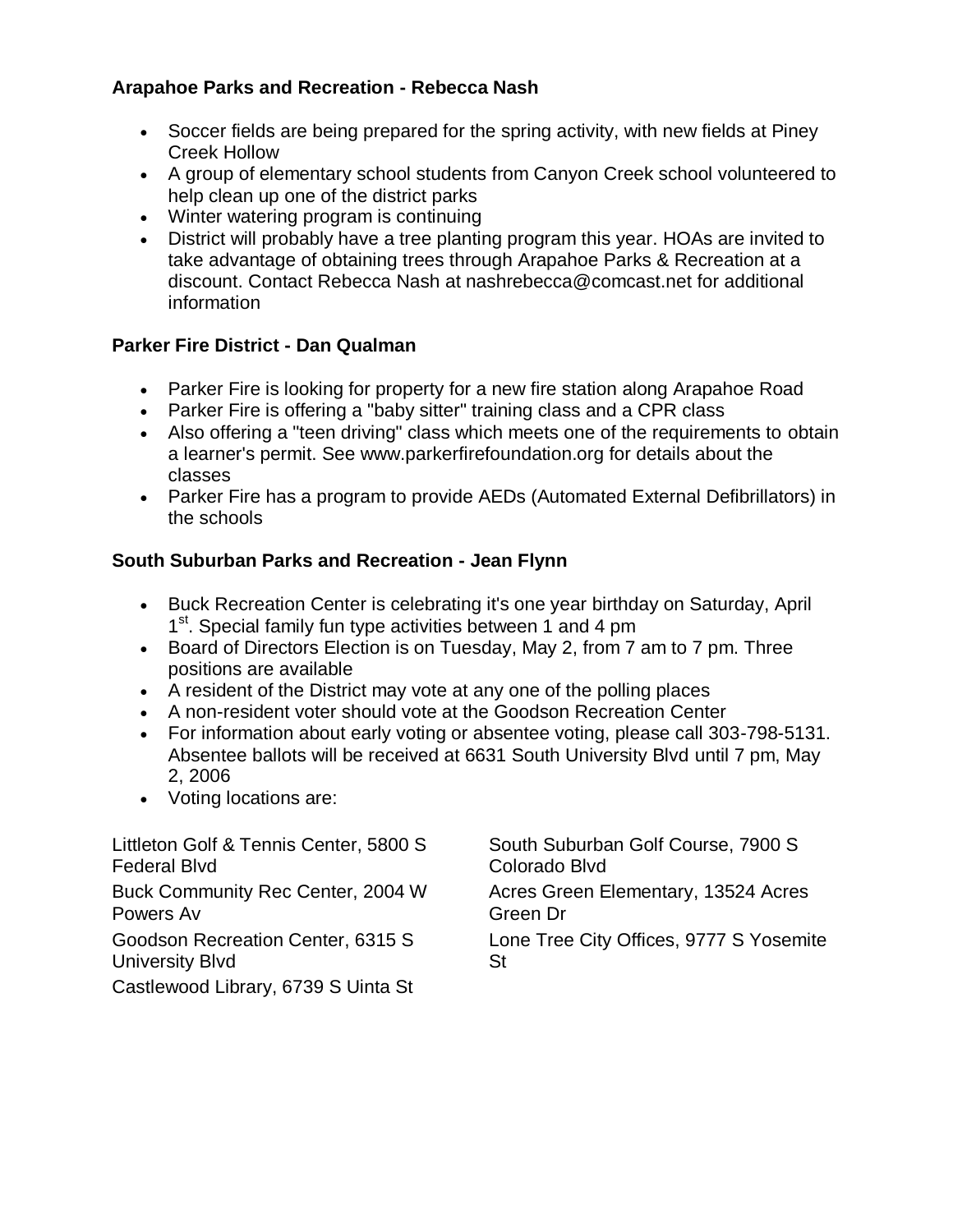Candidates are:

| <b>Harold Neal</b>      |
|-------------------------|
| Peter Campe             |
| <b>Phillip Cernanec</b> |
| Don Pritchett           |
|                         |

### **City of Centennial - Nancy Reubert**

- Code enforcement tickets started in September, cases being processed in court, had our first court-ordered abatement
- Susan Ellis is doing code enforcement for the whole City. Joe Brooks and Dave Campos have left the City. Susan Ellis, the current Code Enforcement Officer, can be contacted at 303-754-3320
- Traffic Advisory Committee should start in March; hiring study consultant
- There will be several Centennial "bike to work" locations this year
- Public Works is working on it's 2006 street paving program information will get posted on website when finalized
- Arapahoe Road Corridor Study meeting was held February 23. Next meeting is about the end of May. Information will be posted on web site www.centennialcolorado.com
- State of Our City luncheon is on Thursday, April 6. Registration at 11:30 am, meeting from 12 Noon to 1:30 pm at Embassy Suites Hotel, 10250 E Costilla Av. Cost is \$25.00, Reservation required. Call 303-675-1102 for more information. Call 303-991-6250 for reservations
- City Council will hold a retreat on Mar 18 & 19 to make plans for the next year
- Southglenn Mall farewell party is on Tuesday, February 28 from 4 to 6 pm
- Ward  $\overline{3}$  meeting on April 19<sup>th</sup> at 7 pm at the City Offices
- Ward 1 meeting on March  $8<sup>th</sup>$  from 6:30 to 8:30 at the Southglenn Library

# **Presentation - Sage Design & Publishing - Penny Anderson**

 Will design & produce HOA newsletters at no charge. Call 303-948-3771 or see www.sagedp.com for information

### **Presentation - County Line Rd Improvements - Brian Love**

- County Line Rd will be widened to 4 lanes between Colorado Blvd and University Blvd
- The intersection of University & County Line will also be improved. Auxiliary lanes and sidewalks will also be constructed
- All left turn lanes at University & Dry Creek will be double turn lanes
- Final design expected by August 2006, property acquisition also by August 2006. Utility relocation during summer 2006, with retaining & sound walls complete by March 2007. Filling of low spots complete by July 2007, with final construction complete by October 2007
- Public Open House to be held Tuesday, March 14 at Highlands Ranch Christian School, 1733 E Dad Clark Dr from 6 to 8 pm
- See www.douglas.co.us for more information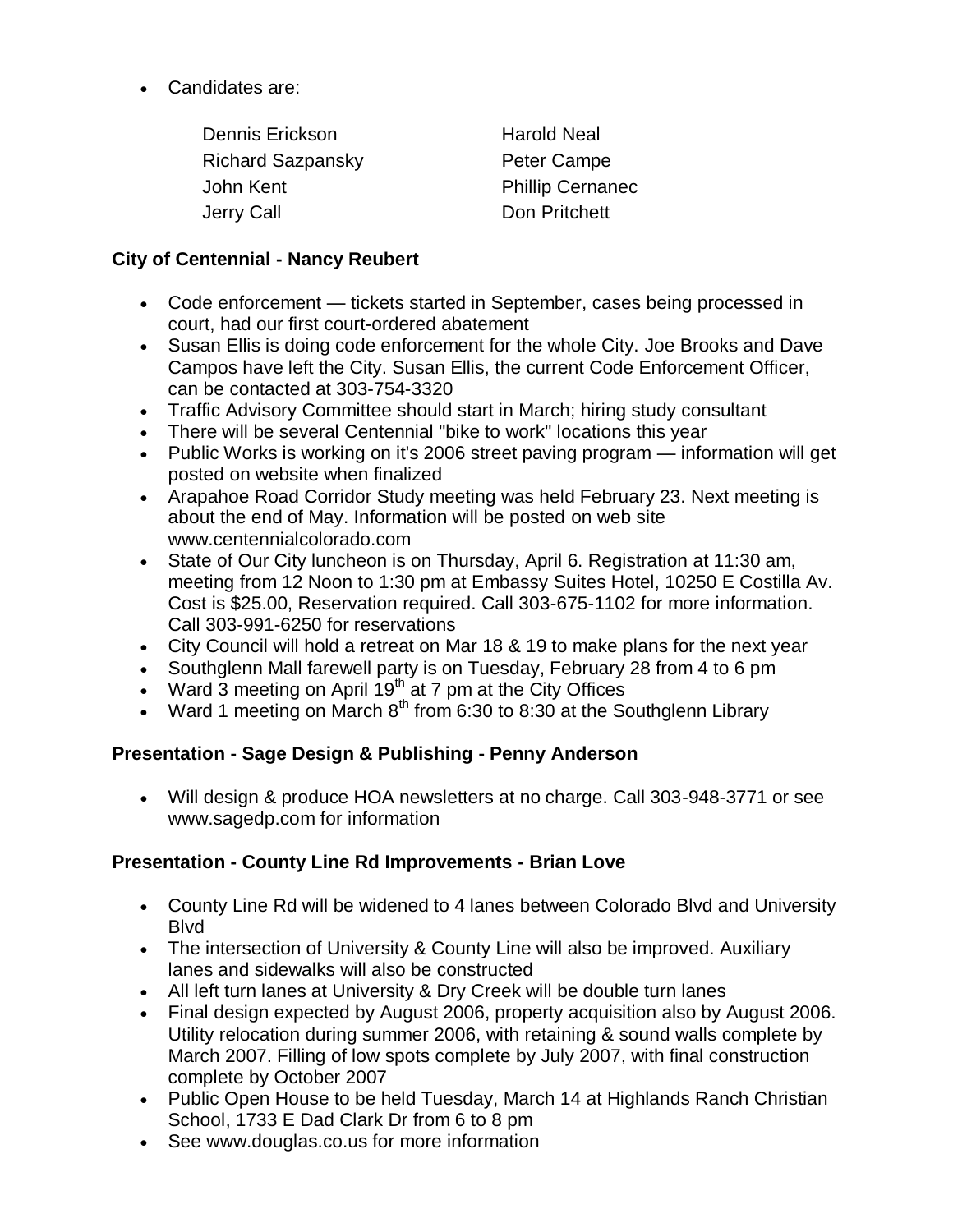## **Presentation - Southglenn Redevelopment - Margaret Doherty**

- Southglenn Mall redevelopment is doing a Master Development Plan, with 14 to 16 Administrative Site Plans describing the details. The Administrative Site Plans do not go through a public hearing process
- One area not addressed in the MDP is how RTD service was to be handled at the site once construction is completed
- Concerns were raised that bus riders will park on surrounding streets if development disallows RTD riders to park in the Southglenn lots
- There is also a concern that the amount of parking for residents is insufficient
- Neighboring homeowners desire an early closing time for the restaurants and clubs because of noise issues
- The maximum height of the buildings and their location within the development is another concern
- Plans are available for review at the Centennial City Offices from Ms. Doherty

### **CenCON Reports - President - Cathy Noon**

- Ed Massman is sending out a "resource" survey of services used by member HOAs. Please complete and return to Ed
- CenCON has written support letters for grants for South Suburban Parks & Recreation and Arapahoe Parks & Recreation
- CenCON has joined the Community Association Institute. Cathy Noon will be the contact for CAI
- SB-89 and SB-185 are current bills that will modify SB-100. Please review them. The links to these bill will be email'ed to you
- CenCON dues invoices and a copy of the roster will be sent out during March. Dues remains at \$30.00
- Elections will be in April. Anyone interested in running for the Board, please let Cathy know
- City is hiring a Director of Planning & Zoning to oversee the URL contract and all development within the City

#### **- Minutes - Frank Green**

 Moved by Gerry Cummins and seconded by Don Doer to approve the minutes of the January meeting. Approval was unanimous

## - **Treasurer - Gerry Cummins**

| <b>Checking Previous</b><br>Balance: | 329.20                                           | <b>Savings Previous</b><br>Balance:                                 | 3716.06 |
|--------------------------------------|--------------------------------------------------|---------------------------------------------------------------------|---------|
| Income:                              | \$0.00                                           | Income (Interest):                                                  | \$0.00  |
| Expenses:                            | $\begin{matrix} 8 \\ 110.99 \end{matrix}$ Credit |                                                                     | \$3.00  |
| <b>Closing Balance:</b>              |                                                  | $\begin{matrix} \mathbb{S} \\ 218.21 \end{matrix}$ Closing Balance: | 3719.06 |